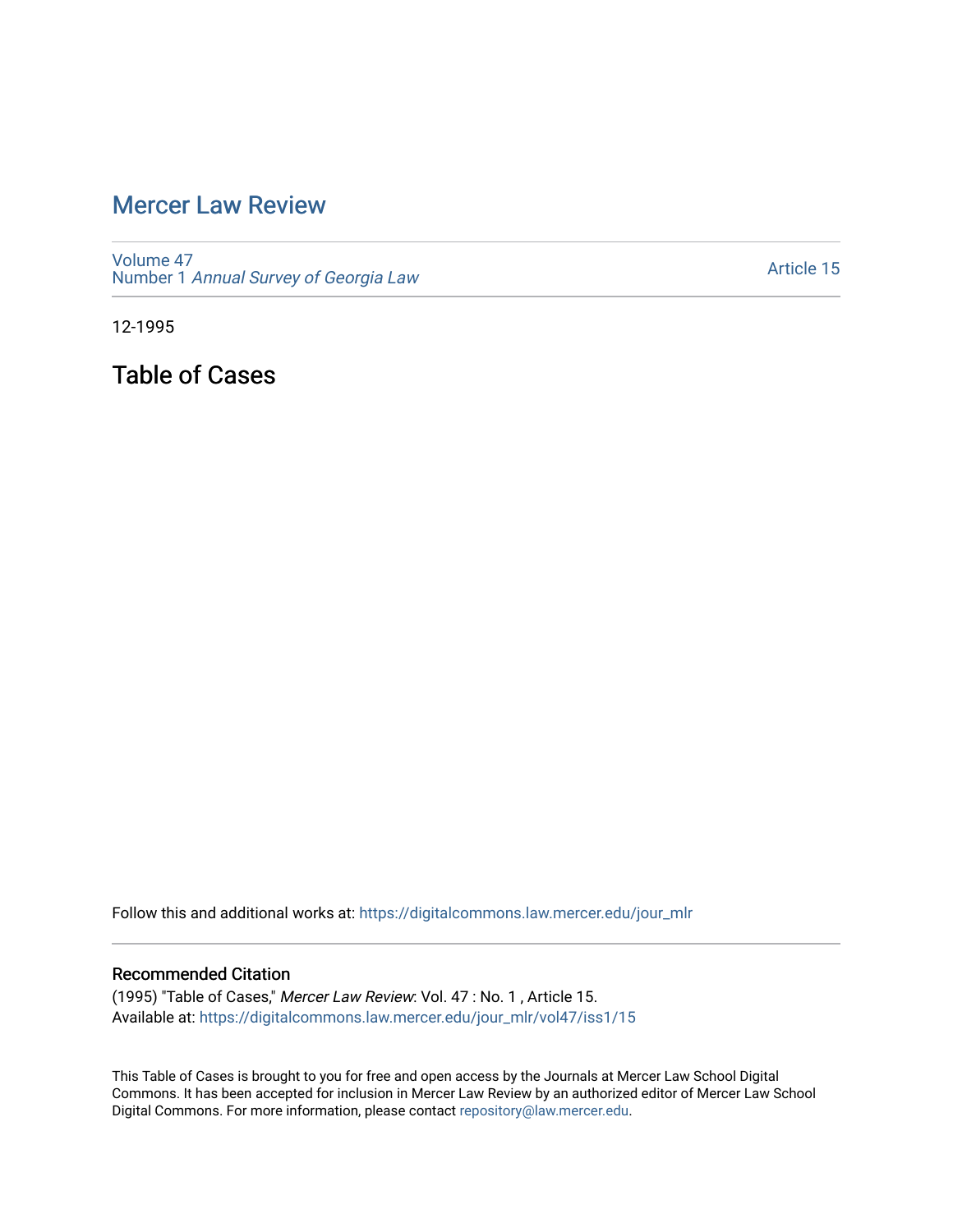### **TABLE OF CASES**

**A &** P Transportation v. Warren, 415, 418 Abe Engineering, Inc. **v.** Fulton County Board of Education, **251** Abercrombie v. Georgia Farm Bureau Mutual Insurance Co., **195** Adler v. Hertling, **73 AFLAC,** Inc. v. Williams, 210 Alexander v. DeKalb County, **261** Allen v. Allen, 120 Allen v. Lefkoff, Duncan, Grimes & Dermer, 202, 324 Allianz Insurance Co. v. State Farm Fire & Casualty Co., 187 Allison v. State, 143 Allstate Insurance Co. v. Brannon, **158** Alterman Foods, Inc. v. Ligon, **312** Amberley Suite Hotel v. Soto, **313** American States Insurance Co. v. Zippro Construction Co., **167** Amerispec Franchise v. Cross, **117** Amwest Surety Insurance Co. v. RA-LIN **&** Associates, Inc., **109** Andrews v. Whitaker, 121 Apparel Resources, International, Ltd. v. Amerisig Southeast, Inc., **382** Arnall, Golden **&** Gregory v. Health Service Centers, Inc., **217** Athens-Clarke County v. Walton Electric Membership Corp., **231** Atlanta Airmotive, Inc. v. Royal, **265** Austin v. United States, 304 Authur v. Georgia Cotton Co., **209** Auto Alignment Services v. Bray, **390** Back v. City of Warner Robbins, **302** Bagley v. Fulton-DeKalb Hospital Authority, 334 Bankhead v. Lucas Aerospace Ltd., 407 Banks v. **ICI** Americas, Inc., **336** Banks v. State, **131** Banks County v. Chambers of Georgia, **261** Barentine v. Kroger Co., **316** Barge-Wagener Construction Co. v. Morales, 413

Barksdale v. State, 148 Barnes & Tucker Co. v. Westinghouse Electric Corp., **92** Bartlett v. Dimension Designs, 112 Barton Malow Company v. Metro Manufacturing, Inc., **106** Bass v. Bass, **119** Beck v. Dennis, **329, 373** Bennett v. Williams Electrical Construction Co., 407 Berman v. Rubin, **208** Bishop Contracting Co., v. Center Bros., Inc., 112 Black v. Catoosa County School District, 249 Blankenship v. West Georgia Plumbing Supply, Inc., 347 Blue Cross & Blue Shield of Georgia, Inc. v. Sheehan, 171 Bone v. State Farm Mutual Insurance Co., **191** Bowers v. Greene, **288** Bradley v. Bradley, **389** Breeze v. Columbus Bank **&** Trust Co., **295** Brooks v. Parkerson, 124 Brophy v. McCranie. 246 Brown v. Middle Georgia Hospital, **357** Brown v. Southeastern Security Insurance Co., **160** Brown v. Weller, 433 Browning v. Paccar, Inc., 134 Brumbelow v. City of Rome, **238** Bryant v. Employees Retirement Systems, 121 Burns v. Radiology Associates of Gwinnett, **P.C., 373** Butts County v. Pine Ridge Recycling, Inc., **262** Bynum v. Gregory, **329,** 371, **373** C.W. Matthews Contracting Co. v. Collins, **252** Calhoun First National Bank v, Dickens, **293** Carusos **v,** Briarcliff, Inc., **288**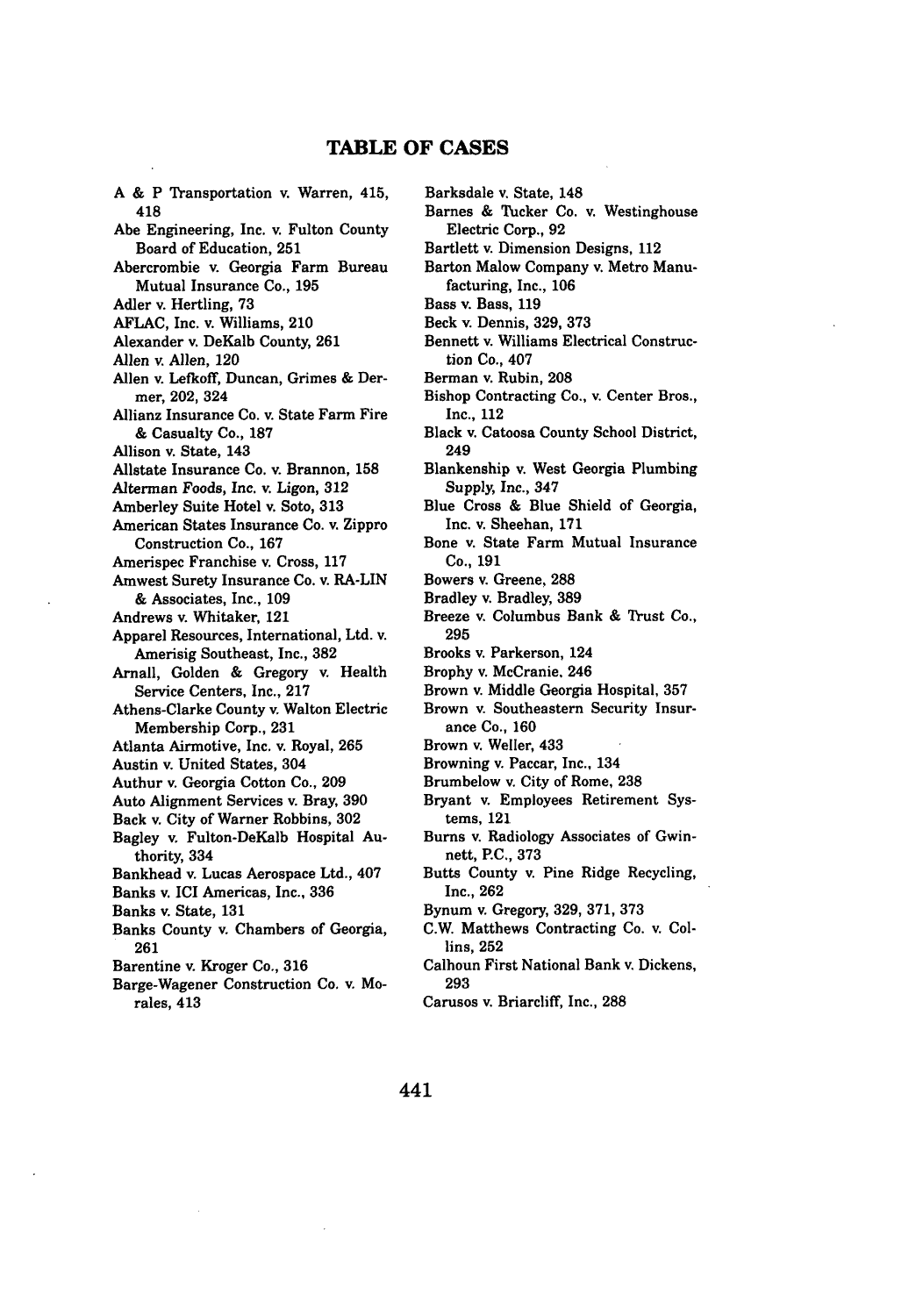- Center Chemical Co. v. Parzini, **337**
- Centex-Rodgers Construction Co. v. City of Roswell, 112
- Central Warehouse & Development Corp. v. Nostalgia, Inc., **283**
- Chambers v. State, 135
- Chandler Exterminators, Inc. v. Morris, 144
- Chapel v. State, 249
- Cheevers v. Clark, 349
- Chicago Title Insurance Co. v. Investguard, Ltd., **189,** 278
- Chisholm v. State, 141
- Chrysler Corp. v. Batten, **328,** 375
- Cincinnati Insurance Co. v. Plummer, **179**
- City of Atlanta v. McKinney, 234
- City of Brunswick v. Atlanta Journal & Constitution, **236**
- City of Buford v. Ward, 243
- City of Calhoun v. North Georgia Electric Membership Corp., 230,
- City of Chamblee v. Maxwell, 240, **330**
- City of Gainesville v. Moss, **330**
- City of Rome v. Jordan, **259,** 334
- Clark v. City of Smyrna, 240
- Clayton County Airport Authority v. State, 253
- Cobb County School District v. MAT Factory, Inc., 94, 97, 101
- Coca-Cola Co. v. Nicks, 431
- Coe & Payne Co. v. Wood-Mosaic Corp., 378
- Coffee County School District v. Snipes, **258**
- Cohen v. William Goldberg & Co., **79**
- Coleman Road Associates v. Culpepper, **296**
- Conley v. Gallup, **136**
- Continental Insurance Co. v. State Farm Mutual Insurance Co., **158**
- Cotton States Mutual Insurance Co. v. Haire, **183**
- Cotton States Mutual Insurance Co. v. Smelcer, **163**
- Cotton States Mutual Insurance Co. v. Woodruff, 181
- Cox Enterprises, Inc. v. Thrasher, 341
- Craig v. Red Lobster Restaurant, 425
- Craven v. Lowndes County Hospital Authority, **328**
- Crook, Fidelity Enterprises, Inc. v. Beltran, **358**
- Crook v. Funk, **358**
- Crosland v. Butts County Board of Zoning Appeals, 254
- Culpepper v. City of Cordele, 225
- Cuzzort v. State, 148
- Darby v. Mathis, **191**
- Dasher v. City of Valdosta, 428
- Daubert **v.** Merrell Dow Pharmaceuticals, Inc., 144
- Davis v. Findley, **203,** 204
- Days Inn of America, Inc. v. Matt, **328**
- De Coudreaux v. Mutual Federal Savings **&** Loan Ass'n of Atlanta, **87**
- DeKalb County v. Publix Super Markets, Inc., **263**
- DeLoach v. State, 141
- Department of Transportation v. Olshan, **299**
- Department of Transportation **v.** Sharpe, **300**
- Devore **&** Johnson, Inc. v. Bowen **&** Watson, Inc., **107**
- Dibrell Brothers International **S.A. v.** Banca Nazionale Del Lavoro, **82**
- Dick v. Williams, **263**
- Diedrich v. Miller **&** Meier **&** Associates, Architects **&** Planners, Inc., **50**
- Discotheque, Inc. v. City Council of Augusta, **233**
- Dixon v. Barnes, **362**
- Drake v. LaRue Construction Co., 144, 429, 436
- Driver v. Leicht, **315**
- Dunaway v. Parker, **59, 63**
- Dutton v. Georgia Associated General Contractors Self-Insurers Trust Fund, 432
- Earnheart v. Scott, **239**
- Ehlers v. Ehlers, 122
- Epps v. Nicholson, **170**
- Equicor, Inc. **v.** Stamey, **162**
- Evanoff v. Evanoff, **198**
- Evans v. State, **303**
- Faulkner v. Frampton, **123**
- Federated Mutual Insurance Co. v. Dunton, **165**
- Fidelity Enterprises, Inc. v. Beltran, 364 Findley v. Davis, **219**
- 
- First Bank **&** Trust Co. v. Zagoria, **198**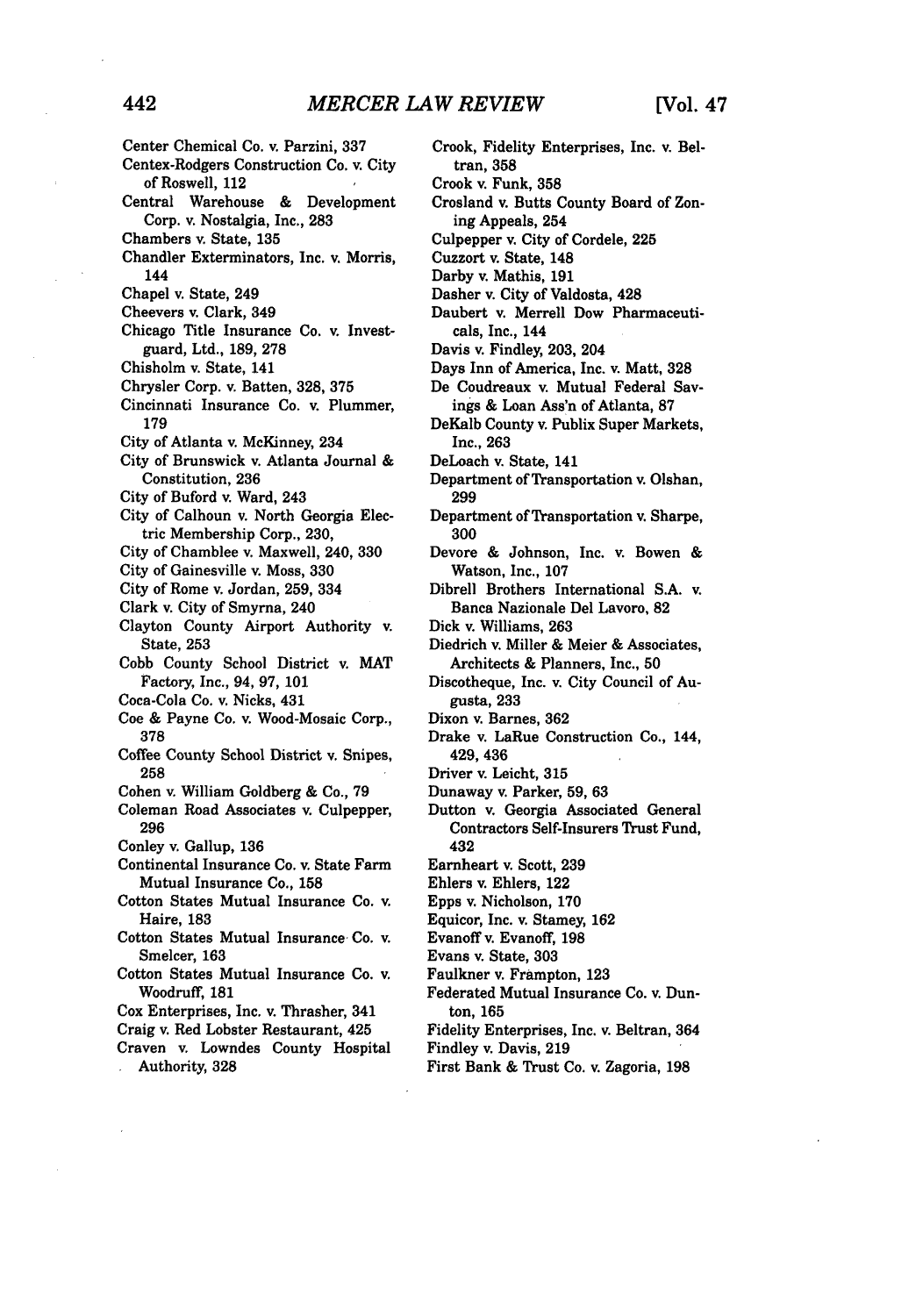Fitzgerald **v.** Storer Cable Communications, Inc., **316** Foster v. Cohen, 221 Foster v. State, 148, 149 Franklin v. Hill, 344 Freeman v. State, **151** Frye v. United States, 144 Fuller Enterprises, Inc. v. Hardin Construction Group, Inc., 114 Fulton County Board of Workers' Compensation v. Robinson, 425 Gadd v. Wilson **&** Co., Engineers & Architects, 354 Gaffney v. EQK Realty Investors, 341 Gale v. Obstetrics & Gynecology, P.C., 321 Garmany v. Lawton, 62 Garner v. Blair, 305 Garner v. Victory Express, Inc., 127, 135 General Car & Truck Leasing System v. Woodruff, 164 General Motors Corp. v. Moseley, 129, 137, 140, 340 George v. Southwire Co., 420 Georgia Farm Bureau Mutual Insurance Co. v. Kephart, **170** Georgia Farm Bureau Mutual Insurance Co. v. Kilgore, 192 Georgia Farm Bureau Mutual Insurance Co. v. Martin, 174 Georgia Farm Bureau Mutual Insurance Co. v. Roland, 170 Georgia Farm Bureau Mutual Insurance Co. v. Shook, 184 Georgia Neurosurgical Clinic, P.C. Profit Sharing Plan v. Rockdale County, 297 Georgia Power Co. v. Leonard, 411 Gibbons **v.** State, 147 Giddens v. Barrentine, 237, 277 Gilbert v. Richardson, **255, 332** Gilbert, Canfield v. Cook County, **257** Gilbert/Robinson v. Meyers, 428 Gilstrap v. State, 143 Girone v. City of Winder, 242 Glazer v. Crescent Wallcoverings, Inc., **283** Gleaton v. Hazelwood Farms, Inc., 426 Goldstein v. Goldstein, **119** Goodrich v. Southland Homes Corp., 115 Gordon County Farm v. Maloney, 147 Grace Brothers, Ltd. v. Farley Industries, Inc., 56

Green v. Green, 200 Greene County Hospital Authority v. Waldroup, 365 Griffin v. Glynn County, 248 Groves v. City of Atlanta, 241 Gust v. Flint, 380 Guthrie v. Dalton City School District, 228 Guye v. Home Indemnity Co., 417 Gwinnett Place Associates, L.P. v. Pharr Engineering, Inc., 100, 329, 374 Gwinnett Property, **N.V.** v. G + H Montage GmbH, 51 Habersham Metal Products Co. v. Huntsville Fastener & Supply, Inc., 382 Hamil v. Stanford, 274 Hamilton v. Telfair County School District, 250 Handson v. **HCA** Health Services, Inc., **319** Hanna v. McWilliams, 98 Hanson Buick, Inc. v. Chatham, 422 Hardy v. Candler County, 334 Harper v. State, 148 Hennly v. Richardson, 326 Henry County Board of Registrars v. Farmer, **250** Hewett v. Carter, **350** Hewett v. Kalish, **320** Hiers v. City of Barwick, **333** Hill v. Nationwide Mutual Fire Insurance Co., **169** Hobbs *v.* Arthur, **332** Hodge v. Jennings Mill, Ltd., **361** Horace Mann Insurance Co. v. Drury, 167 Horton v. Eaton, 136, 321 Hospital Authority of Fulton County v. McDaniel, 355 Howard v. Hammond, 75, 346 Howard v. Superior Contractors, 422 Hughes v. Malone, 205 Hutchinson v. Divorce & Custody Law Center of Arline Kerman & Associates, **358** Hyde v. Fulton County Hospital Authority, 336 Hyman v. Jordan, 220 IBM Corp. v. Evans, 333 Ihesiaba v. Pelletier, 325 *In re* DeKalb County Courthouse Fire Sprinkler System, 247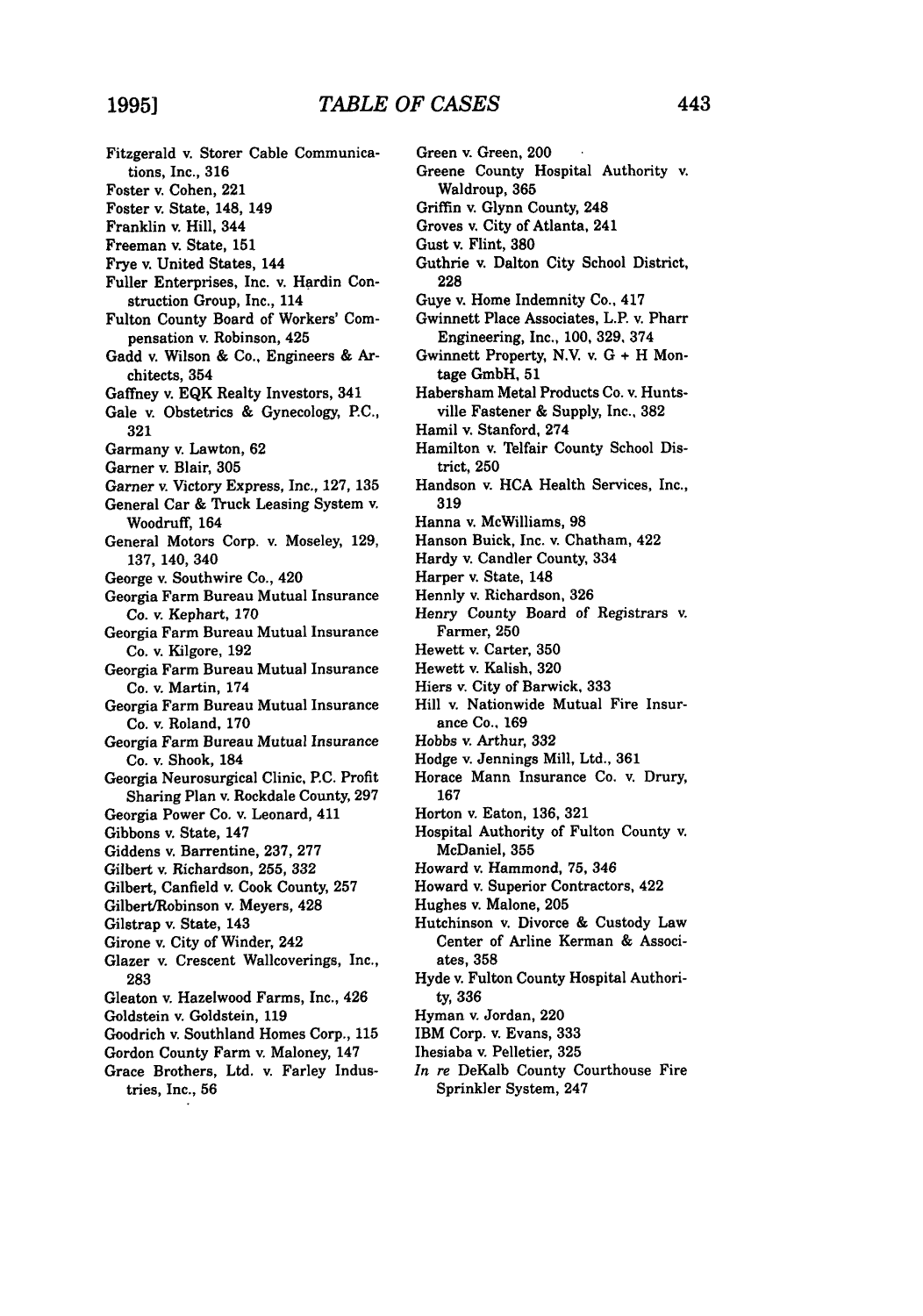*In re* Estate of Adamson, **387** *In re* Estate of Burton, 391, **392** *In re* Estate of Corbitt, 396 Indemnity Insurance Co. of North America v. Loftis, 422 International Telecommunications Exchange Corp. v. MCI Telecommunications Corp., **53** Ivey v. Ivey, 123 J & J Materials, Inc. v. Conyers Seafood Co., 44 J&L Foods v. Brooks, 424 Janelle v. Janelle, 120 Jankowski v. Taylor, Bishop & Lee, 222 Jarrett v. State, 146 Jerry Lipps, Inc. v. Postell, 208 Jersawitz **v.** Fortson, 236 Jersawitz v. Hicks, 254 Jim Walter Homes, Inc. v. Roberts, 432 John Bean Mfg. Co. v. Citizens Bank of Gainesville, 81 Johnson v. Brueckner, 318 Johnson v. Gwinnett County, **258,** 335 Jones, Day, Reavis & Pogue v. American Envirecycle, Inc., 207, 223 Jordan v. Caswell, 398 Kellos v. Sawilowsky, 204 Killebrew **v.** Sun Trust Banks, Inc., 328 King v. Board of Education of Buford, 229 Knox Enterprises v. Timbermen, Inc., **350** Krasaeth v. Parker, 374 Lance v. American Edwards Laboratories, **339** Landis v. Rockdale County, **259,** 334 Lee v. City of Villa Rica, **226** Lemieux v. Blue Cross & Blue Shield of Georgia, Inc., **159** Lister v. Scriver, 345 Long v. Wallace, 221, **372** Love v. Whirlpool Corp., **328, 373** Lumber City Egg Marketers, Inc. v. Piercy, 434 Lumbermens Mutual Casualty Co. v. Plantation Pipeline Co,, 166 Macy's South, Inc. v. Clark, 433 Maddox v. Southern Engineering Co., 102 Mail & Media, Inc. v. Rotenberry, **65**

Mann v. Coast Catamaran Corp., 337

Business Alternatives, Inc., **287** Martin v. Hospital Authority, 348 Martin v. Hospital Authority of Clarke County, 264 Massachusetts Bay Insurance Co. v. Wooten, 180 Matt v. Days Inns of America, Inc., 133 Mayor of Savannah v. Wilson, 239 McDuffie v. Criterion Casualty Co., 188 McGee v. Ingram, 394 McKinnon v. Smock, 383 McKoon v. Jones, 60 McLemore v. City Council of Augusta, 238 McNulty, George & Hall v. Pruden, 212 Meridith v. Nationwide Mutual Fire Insurance Co., 190 Miller v. Southern Heritage Insurance Co., **179,** 182 Miller v. Tashie, 123 Mitcham v. Blalock, 43 Mixon v. City of Warner Robins, 241, 260, 327 Mobley v. Commonwealth Mortgage Assurance Co., 291 Moore v. Louis Smith Memorial Hospital, 371 Moore v. Scottsdale Insurance Co., 158 Moritz v. Orkin Exterminating Co., 319, **365 King County County** Morris v. State, 139 Morris v. Williams, 62 Morton v. Bell, **232** Mullis v. Shaheen, 286 Multimedia WMAZ, Inc. v. Kubach, 343, 349 Muscogee Iron Works v. Ward, 439 Nalley Northside Chevrolet, Inc. v. Herring, 185 Newberry v. D.R. Horton, Inc., 141 Nigri v. Lotz, 70 Noakes v. Atlanta Casualty Cos., 177 North v. Floyd County Board of Education, **251** North American Life & Casualty Co. v. Riedl, 155 North Georgia Electric Membership Corp. v. City of Calhoun, 231 Northbrook Property & Casualty Insurance Co. v. Merchant, 190 O'Neal v. Wilkes, 393

Market Place Shopping Center v. Basic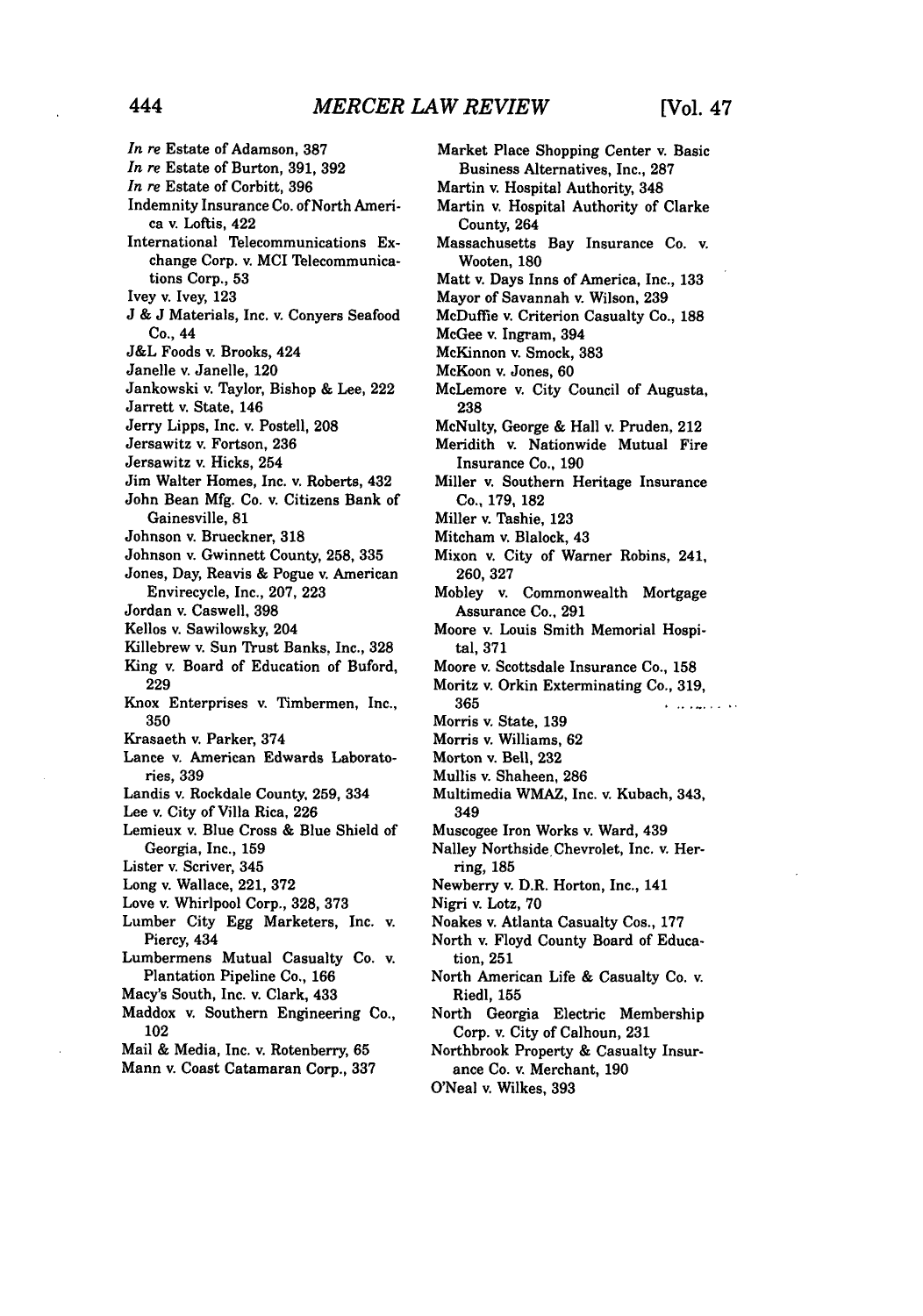Ogletree v. Navistar International Transportation Corp., **338 Old** Dominion Freight Line, Inc. v. Anthony, 438 Orkin Exterminating Co. v. Carder, **319, 365** Orkin Exterminating Co. v. McIntosh, 144 Owens v. Allstate Insurance Co., 154 Owens v. Landscape Perfections, Inc., **93** Owens **v.** Pollock, **377** Pace Construction Corp. v. Northpark Associates, L.P., 111 Parker v. Eason, 121 Parker v. Hospital Authority of Bainbridge & Decatur County, 246 Parking Ass'n of Georgia v. City of Atlanta, 244 Paul v. Paul, 122 Paulin v. Okehi, 323 Pearson v. Pearson, 123 Peterson v. First Clayton Bank & Trust Co., **89** Phelps v. Huff, 271 Philadelphia Newspapers, Inc. v. Hepps, 341 Pinkard v. Morris, 391 Pitts v. Gopher Courier Service, 435 Plunkett v. Ginsburg, 385 Ponderosa Collections, Inc. v. Frady, 431 Powers v. Latimer, 175 Price v. Department of Transportation, 370 Primus Pharmaceuticals, Inc. v. Glovier, **173** Prince v. Black, 392, 393 Publisher's Circulation Fulfillment, Inc. v. Bailey, 423 Purcell v. C. Goldstein & Sons, Inc., 269 Quetgles v. City of Columbus, 234 Raley v. Terminix International Co., 360 Randolph County Hospital Authority v. Johnson, 264 Raskin v. Wallace, 354 Realmark Investment Co. v. American Financial Corp., 48 Reaugh v. Inner Harbour Hospital, Ltd., 335, 347, 369 Regenstein v. **J.** Regenstein Co., **29,** 32 Renden, Inc. v. Liberty Real Estate Ltd. Partnership III, 348 Rentz v. Blanton, **388**

Resurgens Plaza South Associates v. Consolidated Electric Supply, Inc., **103** Richardson v. Dennis, Corry, Porter & Thornton, 426 Riddle v. Driebe, **218** Riddle v. State, **131** Riggins v. Wyatt, **358** Riser v. Livsey, **219** Rivers v. BMW of North America, Inc., 345 Roberson v. State, 144 Robinson v. Medical Center of Central Georgia, **360** Robinson v. State, **132** Rowland v. Tsay, 313, **385** Salmon v. Pearson & Associates, 345 Saltzberg v. TM Sterling/Austin Associates, Ltd., **80** Sardy v. Hodge, 400 Scoggins v. Brown, 314 Seaboard Coastline Railroad v. Wallace, **127** Sewell v. Bill Johnson Motors, Inc., 419 Shelby Insurance Co. v. Ford, **168** Sherifs Best Buy, Inc. v. Davis, **317** Shields v. Shields, 401 Shoemake v. State, **128** Sims v. Sims, **395** Sisk v. Patel, **318,** 354 Smart Professional Photocopy Corp. v. Dixon, 433 Smith v. Board of Commissioners of Athens-Clarke County, **255** Smith v. Georgia Kaolin Co., **275** Smith v. North Fulton Medical Center, **360** Snow v. State, **129** Sorrells Construction Co. v. Chandler Armentrout **&** Roebuck, P.C., **367** Southern General Insurance Co. v. Ezekiel, **186** Southern General Insurance Co. v. **Tip**pins Bank **&** Trust Co., **156** Southern Guaranty Insurance Co. **v.** Ragan Insurance Agency, Inc., **188** Southern Railway v. Hand, 438 Southern Trust Ins. Co. v. Center Developers, Inc., **282** Speer v. Miller, 214 St. Paul Fire **&** Marine Insurance Co. v. Alderman, **160**